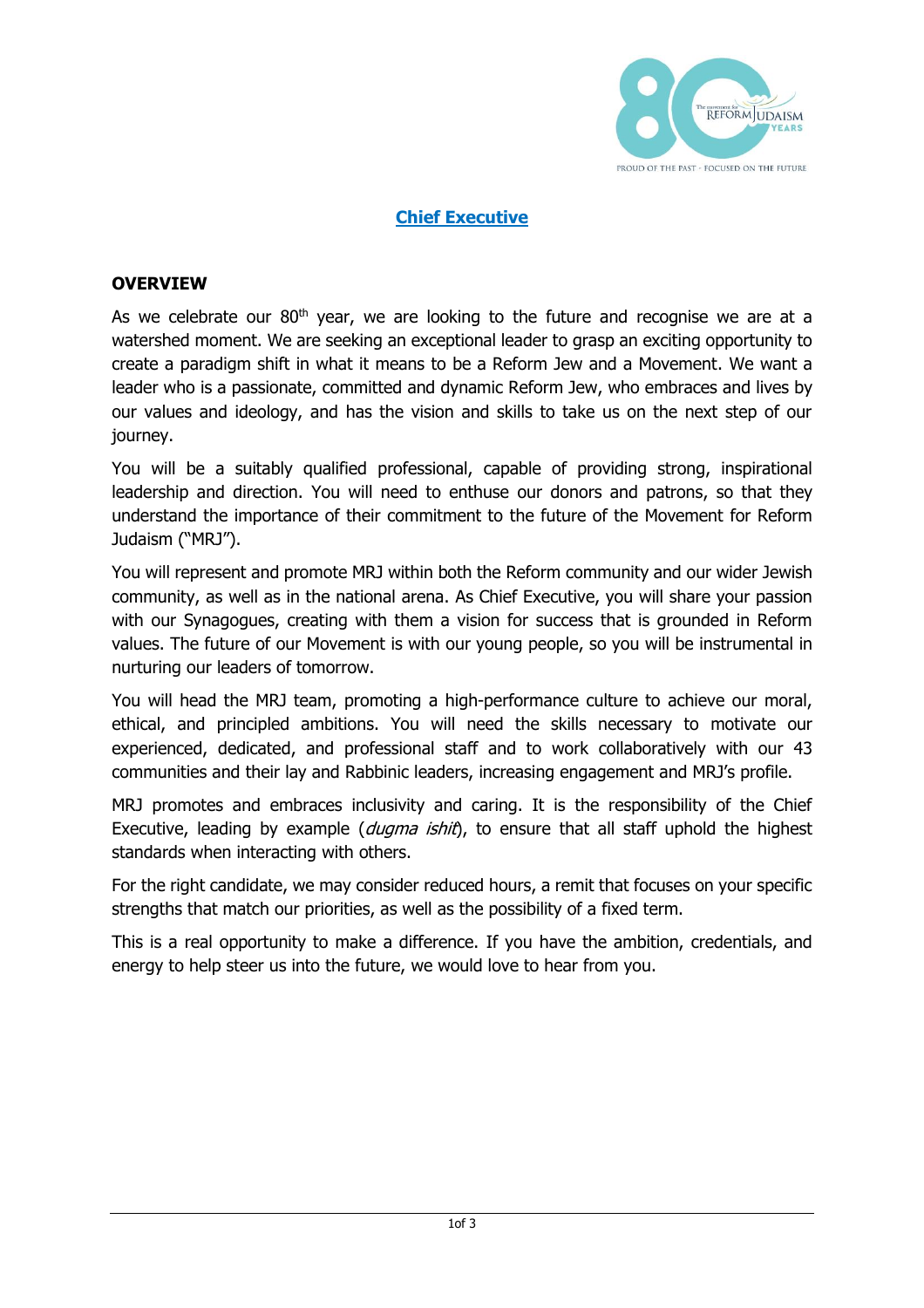

### **MAIN PURPOSE**

Fulfil the prominent leadership role across the Reform community, and lead and manage the Movement for Reform Judaism ("MRJ") to achieve engagement and growth in membership and income year on year.

# **REPORTS TO**

MRJ Chair (or co-Chairs)

### **PRINCIPAL ACCOUNTABILITIES**

- 1 Initiate and develop strong personal relationships with leaders across the Reform community, particularly with Chairs and Rabbis of our member Synagogues, resulting in positive and cohesive partnerships.
- 2 Lead MRJ's professional team to develop, implement and promote our vision and strategy and agree priorities. Engage all stakeholder groups in this process, including the Board, staff, RSY-Netzer, MRJ networking groups, member Synagogues, the Assembly of Reform Rabbis and Cantors ("Assembly"), and Leo Baeck College.
- 3 Personally develop excellent relationships with major donors, as well as grant-giving organisations and foundations, to maximise their engagement and ongoing support.
- 4 Taking guidance from MRJ's communications team, be the voice of MRJ on the national stage and within our communities.
- 5 Attend and participate in the Assembly and work collaboratively and effectively with the clergy to fulfil the agreed MRJ strategy and goals.
- 6 Working closely with the Director of Informal Education, provide strategic and creative support in the development of new and innovative ways of engaging young people, through activities and programmes that sustain their involvement into adulthood.
- 7 Represent MRJ to enhance its position and influence nationally. This will include personal attendance at a variety of community events and meetings, both internally and externally; representing MRJ and appearing in the media; delivering sermons or addresses at Synagogues, etc.
- 8 Develop own personal skills and Jewish learning to enhance own contribution and performance as Chief Executive over time and increase personal fulfilment and long term career success.